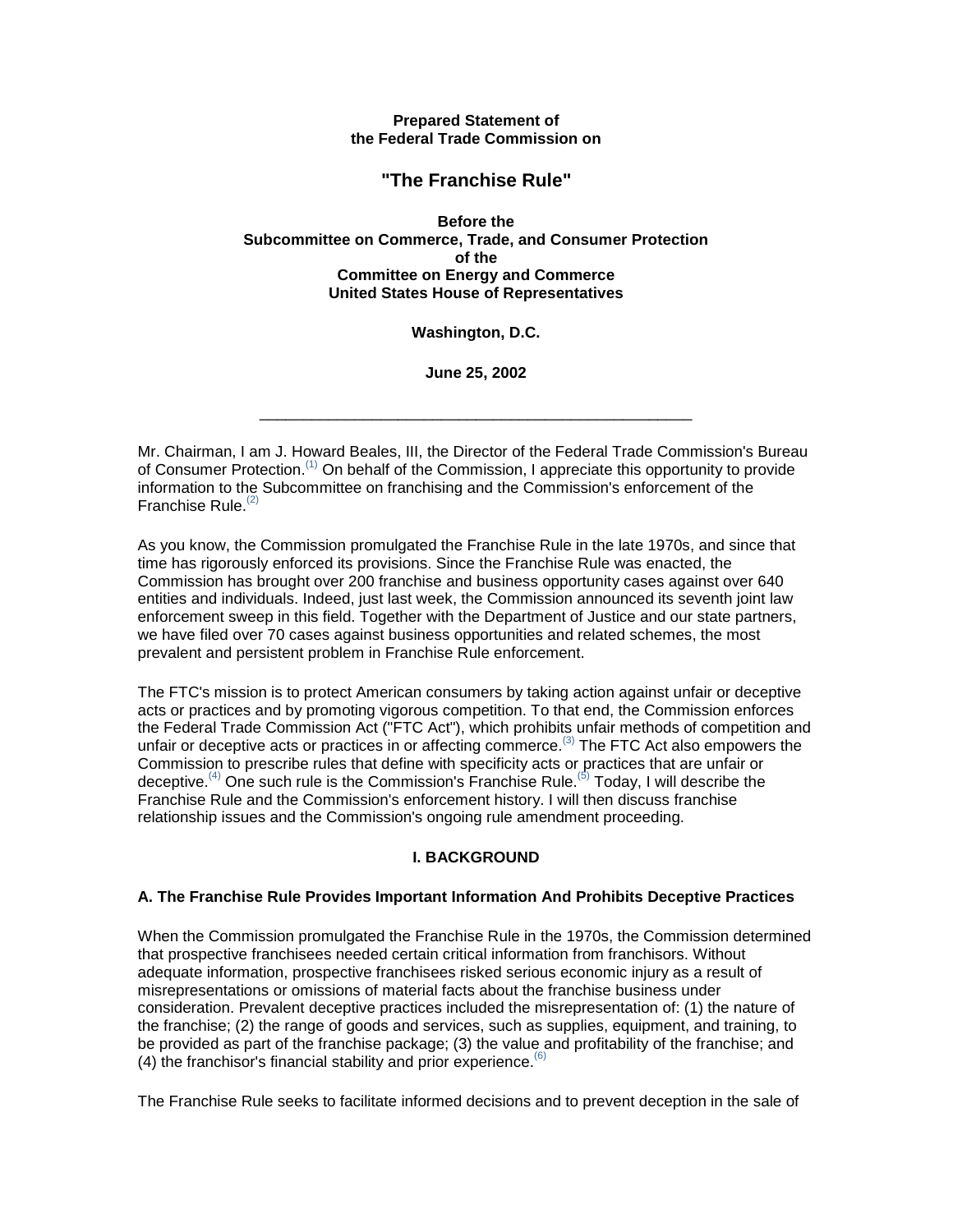franchises by requiring franchisors to provide prospective franchisees with material information prior to the sale. Specifically, the Franchise Rule requires franchisors to make material disclosures in five categories: (1) the nature of the franchisor and the franchise system; (2) the franchisor's financial viability; (3) the costs involved in purchasing and operating a franchised outlet; (4) the terms and conditions that govern the franchise relationship; and (5) the names and addresses of current franchisees who can share their experiences within the franchise system, thus helping the prospective franchisee to verify independently the franchisor's claims. In addition, franchisors must have a reasonable basis and substantiation for any earnings claims made to prospective franchisees, as well as disclose the basis and assumptions underlying any such earnings claims.

## **B. The Franchise Rule Covers Sales Of Franchises And Business Opportunity Ventures**

The Franchise Rule generally covers two different types of business arrangements: franchises and business opportunity ventures. Franchises typically involve retail outlets that bear the franchisor's trademark and follow the franchisor's business operations model, such as fast-food restaurants, hotels, and automotive repair shops. These are commonly known as "businessformat" franchises.<sup>(7)</sup> Business opportunities, on the other hand, often do not entail a trademark or detailed business plan. In a business opportunity, the promoter typically promises to provide the buyer with equipment that is used to sell products or services to the public, such as vending machines, rack displays, pay phones, or medical billing software. The business opportunity promoter also frequently promises to find the buyer a market for the products or services sold by securing locations or accounts for the equipment used in the business, such as placing vending machines or rack displays in airports or bowling alleys, or providing the names of doctors seeking medical billing assistance.

## **C. Fifteen States Also Have Franchise Disclosure Laws**

The FTC is not the only governmental entity to address pre-sale disclosure of franchise information. In addition to the FTC, 15 states require pre-sale disclosure in franchise sales in the form of a Uniform Franchise Offering Circular ("UFOC").<sup>(8)</sup> In many respects, the UFOC Guidelines' required disclosures are substantially similar to those of the Franchise Rule. Both formats, for example, require a description of: (1) the franchisor and its business; (2) prior litigation and bankruptcies; (3) initial and ongoing fees; (4) franchisor and franchisee obligations and other terms of the franchise contract; (5) restrictions on sales; and (6) rights to renew and terminate the franchise. In addition, both formats require substantiation of any earnings claims, statistics on existing franchisees, a list of franchisee references, and audited financial statements.<sup>(9)</sup>

Because a UFOC is accepted by both the states and the FTC, the UFOC Guidelines have effectively become the national franchise disclosure standard.

# **II. FRANCHISE RULE ENFORCEMENT**

The Franchise Rule has the force and effect of law, and it may be enforced through civil penalty actions in federal courts.<sup>(10)</sup> The FTC Act authorizes courts to impose civil penalties of not more than \$11,000 per compliance violation. In addition, the Commission may seek to obtain preliminary and permanent injunctive relief (including the full range of equitable remedies) in federal court.(11) Such actions often result in monetary redress made to injured consumers.

To date the Commission has brought over 200 law enforcement actions under the Franchise Rule and Section 5 of the FTC Act against franchisors and business opportunity ventures, involving over 640 entities and individuals. Many of those actions have been against well-known franchise systems. For example, the Commission brought suit against Minuteman Press, a national printing franchisor.<sup> $(12)$ </sup> That case, which involved a six-month trial, resulted in a settlement in which the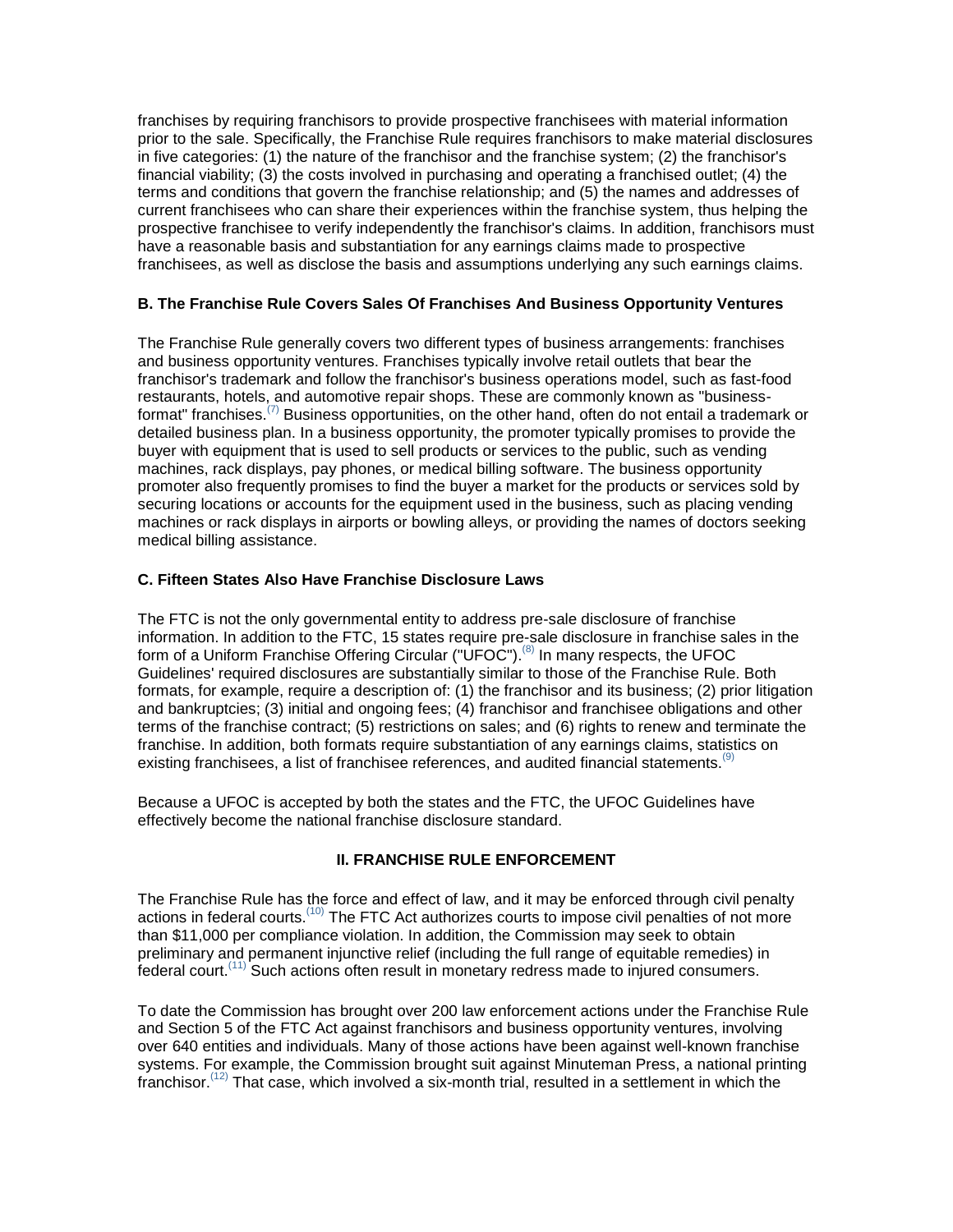defendants paid over \$3 million in consumer redress.

## **A. Distinctions Between Business-Format Franchisors And Business Opportunity Sellers**

Our law enforcement experience shows that business-format franchising has matured since the promulgation of the Franchise Rule in the 1970s.<sup>(13)</sup> Many franchise systems today are established, well-respected, household names.(14) While there is no question that fraud may occur in the sale of some franchises, the Franchise Rule's pre-sale disclosure requirements provide valuable information to help protect against fraud. Where Rule violations occur, it is mostly among small, start-up franchisors who may not be well-versed in the Franchise Rule's disclosure requirements.<sup> $(15)$ </sup> As a result, the Commission receives few franchisee complaints alleging fraud, deception, or substantive Rule violations by business-format franchisors.

Unfortunately, the same cannot be said of business opportunity sellers. Many business opportunities are outright scams that disappear shortly after taking consumers' money. Compliance with the Franchise Rule by business opportunity sellers is low. A 2001 Staff Review of the Commission's Franchise Program reported that the Commission brought 170 franchise or business opportunity cases against 330 entities and 305 individuals between 1993 and 2001.<sup>(16)</sup> Of the 170 cases, 148 were against business opportunity schemes.<sup> $(17)$ </sup> Commission actions have involved, for example, the deceptive sale of vending machine<sup>(18)</sup> and rack display<sup>(19)</sup> opportunities; pay telephones,<sup>(20)</sup> fax,<sup>(21)</sup> and Internet access<sup>(22)</sup> ventures; 900-number telephone schemes;  $\frac{(23)}{2}$ and medical billing opportunities.<sup>(24)</sup> Almost all of these cases involved the making of false or unsubstantiated earnings representations in violation of the Rule and most alleged that the promoter failed to provide prospects with any disclosures whatsoever.

In addition to violating the Franchise Rule, business opportunity sellers also frequently engage in a myriad of deceptive acts and practices in violation of Section 5 of the FTC Act in order to lure unsuspecting consumers to invest. For example, business opportunity sellers often disseminate false earnings projections and make false promises of exclusive market territories. In addition, they often use shill references or false testimonials to create the impression that their opportunity is safe and profitable. Typically, they also misrepresent the availability or profitability of locations for vending machines or other equipment used in the business; misrepresent their prior success; misrepresent assistance to be provided to the purchaser; and misrepresent the nature of their products or services.(25)

# **B. The Commission's Law Enforcement Efforts Track Consumer Complaint Data**

The Commission's law enforcement efforts described above track the breakdown of complaints the FTC receives. Overwhelmingly, the complaints the Commission receives involve the sale of business opportunities. The Commission's staff analyzed 4,512 franchise and business opportunity complaints in the Commission's Consumer Information System ("CIS") database between 1993 and June 1999. Of the 4,512 complaints, 3,392 complaints - more than 75% clearly involved business opportunities. An additional 832 complaints were against companies that did not appear on known lists of franchisors and most likely were business opportunities as well.<sup>(26)</sup> Only 6% of the complaints pertained to traditional franchise arrangements. Complaints were lodged against 949 business opportunity sellers, but against only 197 franchisors.

Injury to individual consumers resulting from business opportunity fraud is also among the highest levels of injury we see in consumer protection. The staff's analysis of complaint data between 1993 and June 1999 shows that more than 650 consumers each reported losses of at least \$10,001. An additional 631 consumers each reported losses of between \$5,001 and \$10,000, and 621 between \$1,001 and \$5,000.(27) Indeed, injury from business opportunity fraud consistently ranks among the top 10 product/service categories in the Commission's database based upon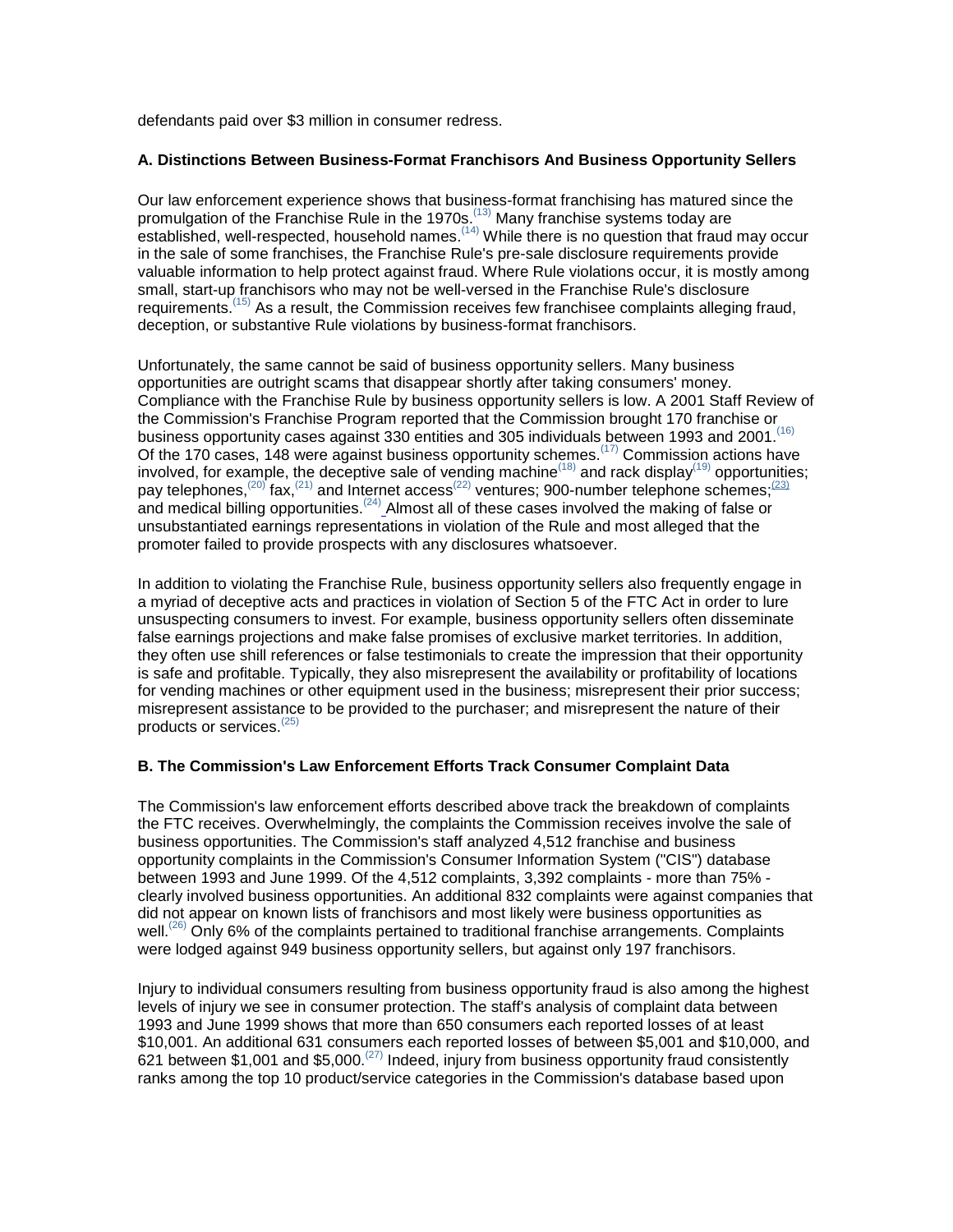amount paid, often resulting in consumer losses of over \$1 million each month.

For these reasons, the Commission continues to focus much of its Franchise Rule enforcement and consumer educational resources<sup> $(28)$ </sup> on combatting business opportunity fraud. Indeed, since 1995, the Commission has joined with the Department of Justice and state consumer protection agencies to bring seven joint law enforcement sweeps covering a variety of business opportunity ventures. The most recent of these sweeps occurred just last week - Operation Busted Opportunity, which targeted over 70 business opportunity and related schemes.

The Commission will continue to work with its law enforcement partners to protect consumers from such frauds.

## **III. FRANCHISE "RELATIONSHIP" ISSUES**

One area of franchising that has received widespread attention in recent years is the nature of franchise relationships. The Franchise Rule requires the disclosure of material information concerning the sale of a franchise. It does not, however, regulate the substance of the terms that control the relationship between franchisors and franchisees. The Commission believes that the market is the best regulator of franchise sales, provided that prospective franchisees have full and complete disclosure of material information with which to conduct a due diligence investigation of the franchise offering.

Nonetheless, we are aware that some franchisees, franchisee trade associations, and franchisee advocates have raised concerns about franchise relationships. Their concerns do not involve allegations of deception or fraud in the sale of franchises. Rather, they assert that the underlying relationship between franchisor and franchisee is often unfair, with the franchisor dictating the terms under which the franchisee will conduct business, often allegedly resulting in significant financial losses. Among other issues, franchisees have complained about: (1) lack of protected territories and encroachment by franchisors into their market location; (2) obligations to purchase supplies or inventory from specified providers, even if comparable items are available at cheaper prices from alternative suppliers; and (3) renewal of franchise agreements on restrictive or more onerous terms. $(29)$ 

## **A. The Commission Lacks Complaint Data that Would Indicate Franchise Relationship Disputes Are a Prevalent Problem**

Although the Commission does not doubt that individual franchisees may have experienced abuses in their relationships with franchisors, the Commission is unaware of any evidence that relationship issues are prevalent throughout franchising. As a preliminary matter, we do not know the exact number of franchisees in the United States. In its 2001 report on the Franchise Rule, the GAO stated that there are more than 320,000 franchised units in the United States.<sup>(3</sup>) Accordingly, we can reasonably assume that there are hundreds of thousands of franchisees. Yet, FTC complaint data for the period 1993 through June 1999 show that only 288 franchisees filed complaints with the Commission. Of these, 134 contained insufficient information to determine any specific allegation. Of the remaining 154 complaints, 141 raised post-sale issues involving 102 companies.<sup>(31)</sup> It appears that franchisees in about 95% of the approximate 2,500 franchise systems operating in North America<sup>(32)</sup> did not file a single relationship complaint with the  $\sim$  Commission during nearly seven years.<sup>(33)</sup> Moreover, the vast majority of companies that were the subject of a franchise complaint generated only a single complaint. For example, 91 companies generated only one complaint each, while only one company generated more than five complaints. In short, complaints to the Commission rarely present a pattern of law violations by business-format franchise systems.<sup>(34)</sup>

The lack of relationship complaints in business-format franchising is consistent with the findings of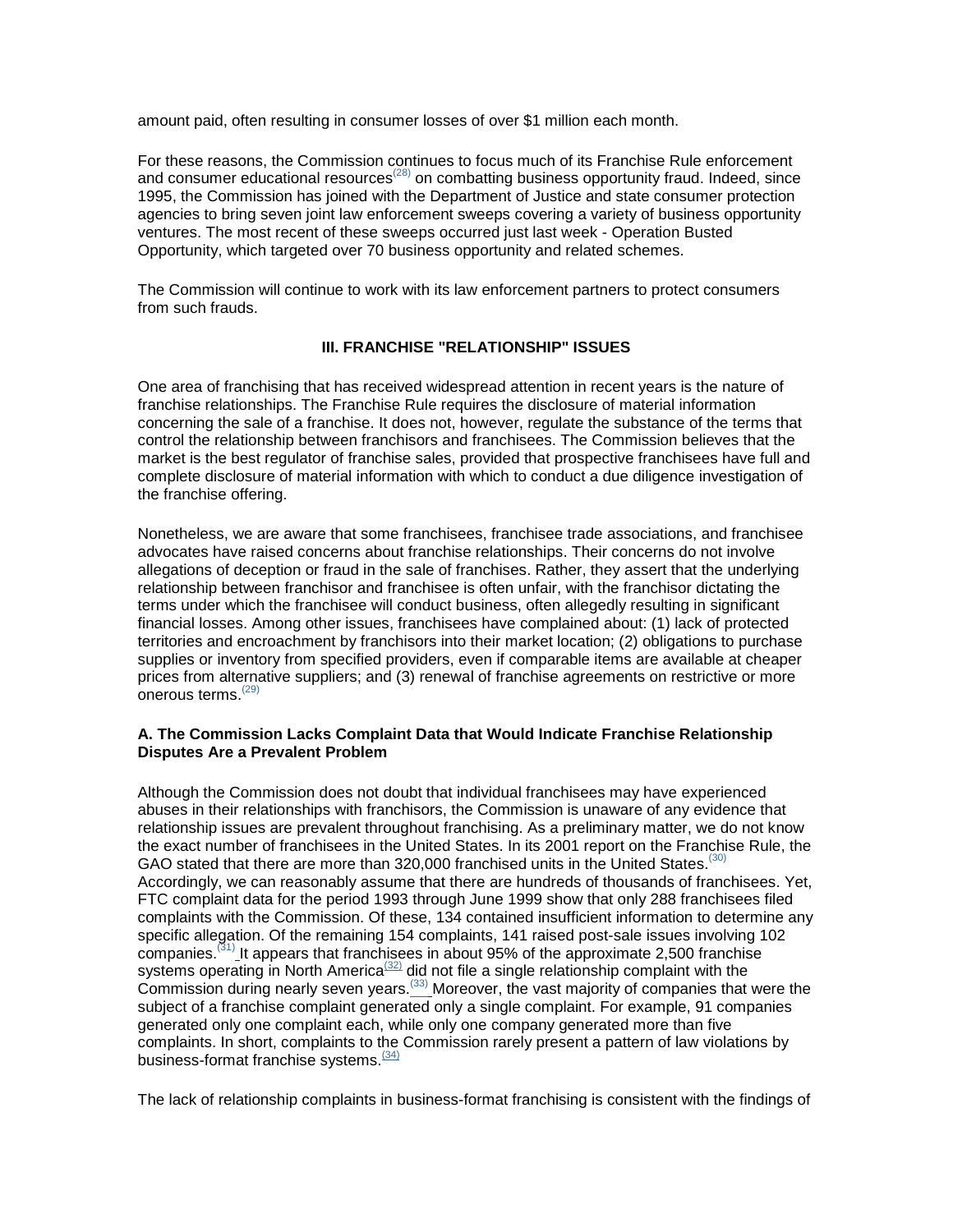the GAO. After conducting an inquiry into the scope of franchise relationship issues, the GAO concluded:

The extent and nature of franchise relationship problems are unknown because of a lack of readily available, statistically reliable data - that is, the data available are not systematically gathered or generalizable. According to FTC staff, data FTC has collected, while limited, suggest that franchise relationship problems are isolated occurrences rather than prevalent practices. Franchise trade association officials pointed to indicators or anecdotal information to support their views regarding franchise relationship problems, but they were not aware of any statistically reliable data on the extent and nature of these problems. Likewise, none of the nine states we contacted - eight of which have franchise relationship laws - had readily available, statistically reliable data on the extent and nature of franchise relationship problems.  $(35)$ 

## **B. Franchise Relationship Issues Are Determined by State Contract Law**

Franchise relationship issues are generally governed by the private contractual relationship between the franchisor and franchisee. To the extent that there are contract disputes, these are appropriately resolved under applicable state law. As noted above, the Franchise Rule is designed to ensure that franchisees have time to review all material terms and conditions of the franchise relationship, and an opportunity to seek legal, accounting, and marketing advice as well as the opportunity to speak to both former and current system franchisees before entering into a franchise agreement.

It has been suggested by some that the Commission could use its unfairness authority to address franchise relationship issues. However, the Commission's unfairness authority is limited. Economic injury to franchisees alone is insufficient. Section 5 of the FTC Act provides that the Commission does not have the authority to declare an act or practice unfair unless it meets three specific criteria: (1) the act or practice causes or is likely to cause substantial injury; (2) that is not outweighed by countervailing benefits to consumers or to competition; and (3) is not reasonably avoidable. $(36)$ 

Even where there is substantial injury to franchisees, the second and third criteria must be met. Franchise systems, like all businesses, are influenced by ordinary market forces, and franchisors may want franchise agreements that maximize their ability to respond quickly to market changes. Therefore, a franchisor's choice of contract terms and conditions is often based upon some economic rationale that is designed to benefit consumers and/or the system's existing franchisees. The benefits flowing from these contractual terms may outweigh complaints or allegations of "oppression" by individual complainant-franchisees.

Further, the Commission would be required to establish that contractual provisions that prospective franchisees voluntarily read, agreed to, and signed are not reasonably avoidable. This would be difficult because, under the Franchise Rule, prospective franchisees receive a disclosure document at least 10 business days before they are required to sign the franchise agreement. Presumably, every prospective franchisee also has the opportunity to review the franchise agreement before signing, seek legal, accounting, and marketing advice, as well as to speak to both former and current system franchisees. In short, it would not be appropriate for the Commission to second-guess a prospective franchisee's wisdom in signing a particular franchise agreement, as long as the prospective franchisee is forewarned about the legal consequences of his or her actions.

## **IV. RULEMAKING**

As the Subcommittee is probably aware, the Commission is in the process of updating the Franchise Rule.<sup>(37)</sup> In 1999, the Commission published a Notice of Proposed Rulemaking ("NPR"),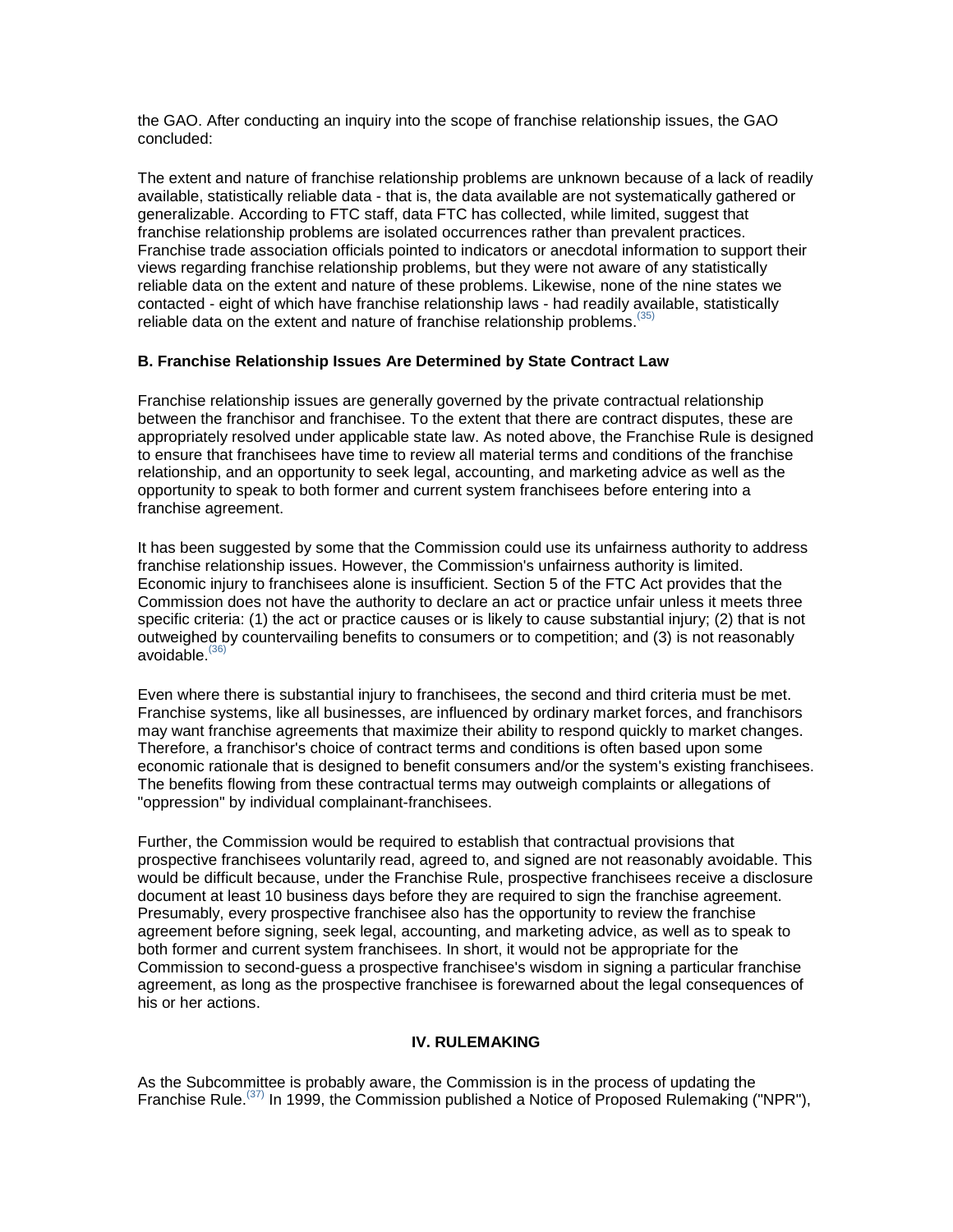which set forth the text of a proposed revised Rule. Among other things, the proposal would revise the Rule in four material respects. First, it would focus exclusively on franchise issues. In the NPR, the Commission proposed that business opportunities be addressed in a separate rulemaking procedure that would focus narrowly on appropriate disclosures and, more importantly, on prohibitions necessary to prevent persistent fraud in that area. Second, the proposal would revise the Franchise Rule along the UFOC Guidelines model. This would reduce inconsistencies between federal and state disclosure laws and reduce compliance burdens. Third, the proposal would update the Rule to address new technologies, in particular the sale of franchises through the Internet. Fourth, the proposal would provide prospective franchisees with more information about the state of the franchise relationship. While specific complaints by franchisees are relatively few, as noted above, there remains considerable support among franchisee associations and franchisee advocates for greater disclosure of information from which a prospective franchisee can assess the quality of the relationship he or she will be entering.

The next step in the rule amendment process is the publication of a staff report that analyzes the record to date and offers specific recommendations for further fine-tuning of the NPR proposal. Because the rulemaking is ongoing, we cannot, at this time, comment on any substantive aspect of the proposed rule or its implementation. Nonetheless, we note that several NPR proposals, if ultimately adopted by the Commission, would give prospective franchisees expanded information with which to assess the franchise offering and the relationship between the franchisor and franchisee. For example, these proposals would: (1) alert prospective franchisees about the availability of the Commission's Consumer Guide to Buying a Franchise, which contains advice on how to read a disclosure document; (2) increase franchisors' disclosures about prior litigation with franchisees; (3) warn prospective franchisees about the consequences of purchasing an unprotected territory and not to rely on unauthorized financial performance information; and (4) make available information about franchisor-sponsored and independent franchisee associations.

#### **V. CONCLUSION**

Based upon the Commission's two decades of experience in enforcing the Franchise Rule, it is clear to us that deceptive business opportunity sales, rather than business-format franchise sales, remains a persistent cause of significant injury to American consumers. The Commission will continue to dedicate significant law enforcement resources to targeting this problem, as well as consider promulgating a separate business opportunity trade regulation rule that will prohibit specific practices that often underlie fraudulent business opportunity schemes.

Thank you for this opportunity to describe for the Committee the Commission's Franchise Rule program. I will be pleased to respond to your questions.

#### **Endnotes:**

1. The views expressed in this statement represent the views of the Commission. My oral statement and responses to any questions you may have are my own and are not necessarily those of the Commission or any Commissioner.

2. Disclosure Requirements and Prohibitions Concerning Franchising and Business Opportunity Ventures, 16 C.F.R. Part 436. The Commission also enforces over 30 rules governing specific industries and practices, for example: the Funeral Rule, 16 C.F.R. Part 453, which requires funeral providers to give consumers accurate price lists that itemize goods and services offered; and the Telemarketing Sales Rule, 16 C.F.R. Part 310, which defines and prohibits deceptive telemarketing practices and other abusive telemarketing practices.

3. 15 U.S.C. § 45(a).

4. 15 U.S.C. § 57a.

5. In many respects, franchisees are not ordinary consumers. For example, the Magnuson-Moss Warranty Act defines "consumer" as "a buyer . . . of any consumer product." In turn, it defines "consumer product" in relevant part as "any tangible personal property which is distributed in commerce and which is normally used for personal, family, or household purposes." 15 U.S.C. § 2301.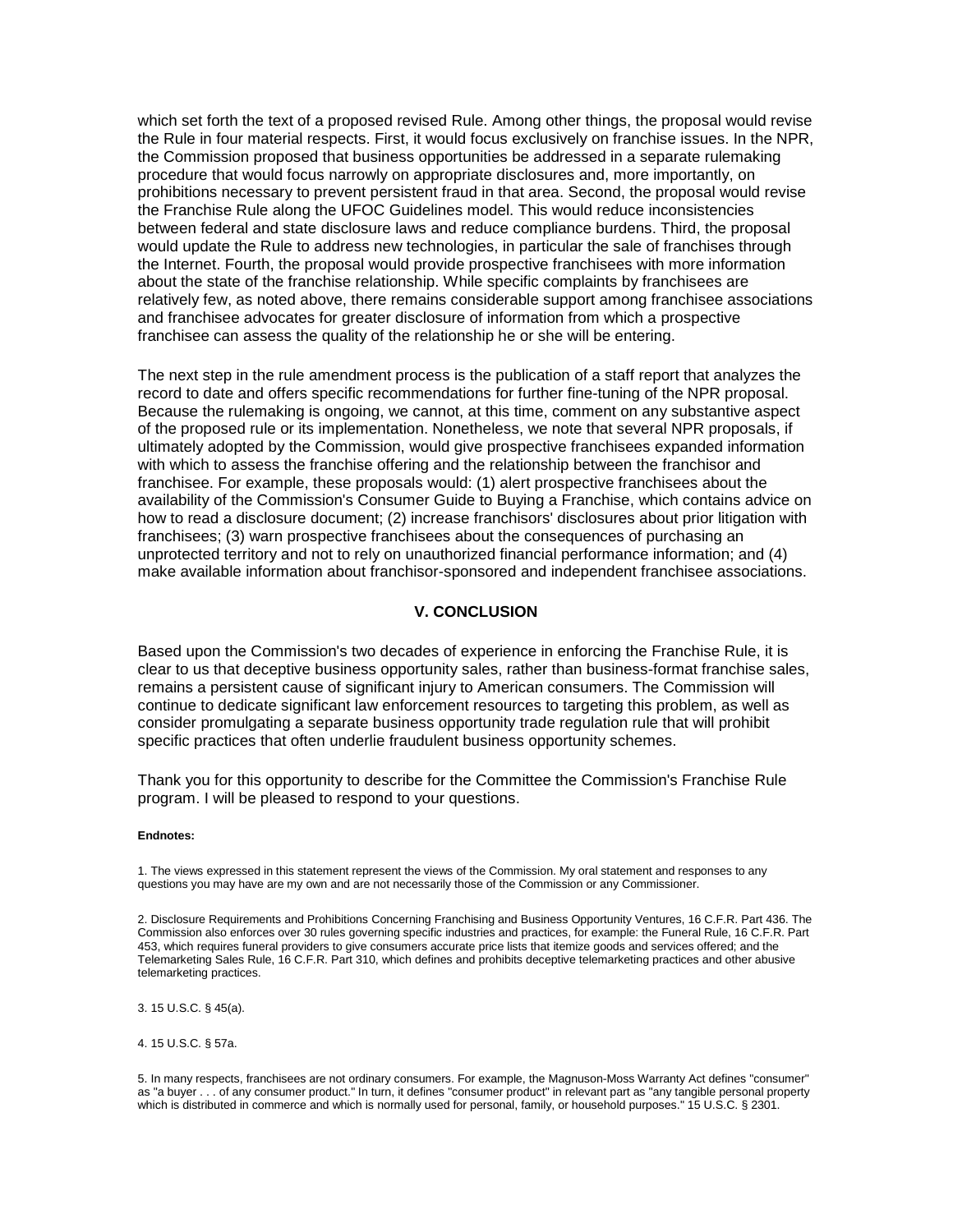Similarly, the Electronic Signatures in Global and National Commerce Act, 15 U.S.C. § 7001 *et seq.* defines "consumer" as "an individual who obtains, through a transaction, products or services which are used primarily for personal, family, or household purposes . . . ." *Id.* at § 7006. Franchisees, in contrast, do not just buy products, but invest in a business system. Indeed, several states have held that franchisees are not "consumers" entitled to protection under state general consumer protection statutes. *E.g., West Coast Franchising Co. v. WCV Corp.,* 30 F. Supp. 2d 49 (E.D. Pa. 1998); *Sparks Tune Up Centers v. Addison,* Civ. No. 89- 1355, 1989 U.S. Dist. LEXIS 7413 (E.D. Pa. 1989)(applying Ohio law). This view, however, is not universal. *See, e.g., Hofsettler v. Fletcher,* 905 F.2d 897 (6th Cir. 1988); *Deerman v. Fed. Home Loan Mortg. Corp.,* 955 F. Supp. 1393 (N.D. Ala. 1997); *LJS Co. v. Marks,* 480 F. Supp. 241 (S.D. Fla. 1979).

6. *See* Franchise Rule Statement of Basis and Purpose, 43 Fed. Reg. 59,614, 59,624-632 (Dec. 21, 1978).

7. The Franchise Rule also covers "product franchises," in which the franchisee typically distributes products manufactured by the franchisors, such as automobile dealerships. *See* Franchise Rule, Final Interpretive Guides, 44 Fed. Reg. 49,966, 49,966-967 (Aug. 24, 1979).

8. These states are California, Hawaii, Illinois, Indiana, Maryland, Minnesota, Michigan, New York, North Dakota, Oregon, Rhode Island, South Dakota, Virginia, Washington, and Wisconsin. Twelve of these states review and approve franchisors' UFOCs before they can be used in the state. In order to reduce franchisors' compliance burdens, the Commission will accept a UFOC in lieu of a franchise disclosure document.

9. The UFOC Guidelines, however, focus exclusively on franchise sales; business opportunities are regulated to varying degrees in 22 states. The UFOC Guidelines also contain more expansive disclosures than the Franchise Rule. For example, the UFOC Guidelines require the disclosure of: (1) regulations specific to the industry in which the franchisee will conduct business; (2) litigation or a bankruptcy involving a franchisor's predecessor; (3) computer system requirements; and (4) the names and addresses of former as well as current franchisees.

10. 15 U.S.C. § 45(m)(1)(A).

11. 15 U.S.C. § 53(b).

12. *FTC v. Minuteman Press, Int'l,* Civ. No. CV-93-2496 (DRH)(E.D.N.Y. 1993). *See also, e.g., FTC v. Car Wash Guys, Int'l, Inc.,*  Civ. No. 00-8197 (C.D. Cal. 2000); *FTC v. Tower Cleaning Sys., Inc.,* Civ. No. 96-58- 44 (E.D. Pa. 1996); *U.S. v. Tutor Time Child Care Sys., Inc.,* Civ. No. 96-2603 (N.D. Cal. 1996); *FTC v. Indep. Travel Agencies of Am. Assoc.,* Civ. No. 95-6137-CIV-Gonzalez (S.D. Fla. 1995); *FTC v. Mortg. Serv. Assoc.,* Civ. No. 395-CV-1362 (AVC) (D. Conn. 1995); *U.S. v. Jani-King Int'l, Inc.,* Civ. No. 3- 95-CV-1492-G (N.D. Tex. 1995).

13. Since the promulgation of the Franchise Rule and the UFOC Guidelines in the 1970s, no additional state has sought to adopt franchise disclosure regulation. Indeed, several states, including Michigan, Wisconsin, and Indiana, have eliminated routine review of UFOC filings.

14. The franchise legal community is also well-organized. For example, the American Bar Association's Forum on Franchising has nearly 600 members. Franchisors are also represented by the International Franchise Association ("IFA") and the National Franchise Council. Franchisees are represented by various groups including the IFA, American Franchisee Association, and American Association of Franchisees and Dealers. In addition, we have recently seen the growth of franchisee councils and independent franchisee associations that represent franchisee interests, such as the National Franchise Association (the association of Burger King franchisees).

15. In such instances, the FTC staff may recommend that the alleged violation be addressed through a referral to the National Franchise Council ("NFC"), a private industry group comprised of a limited number of select franchise systems, mostly in the hotel and food industries. Franchisors who agree to be referred to the NFC's Alternative Law Enforcement Program receive Franchise Rule compliance training, compliance monitoring, and in, some instances, participate in mediation of franchisee complaints. This approach to addressing minor, non-fraudulent violations of the Franchise Rule is consistent with the goals of the Small Business Regulatory Fairness Enforcement Act, 5 U.S.C. § 601, *et seq.,* which, among other things, requires agencies to consider reducing or waiving civil penalties in appropriate circumstances.

16. Bureau of Consumer Protection Staff, Franchise and Business Opportunity Program Review 1993-2000 (June 2001)("Staff Review") at 33. A copy of this Staff Review is available at the Commission's Web site at: [http://www.ftc.gov/bcp/reports/franchise93-01.pdf.](http://www.ftc.gov/bcp/reports/franchise93-01.pdf) 

17. Similarly, in its 2001 audit of the Commission's Franchise Program, the General Accounting Office ("GAO") found that, between 1993 and 2000, the Commission staff opened 332 franchise and business opportunity investigations, the overwhelming majority of which involved business opportunities. GAO, Federal Trade Commission Enforcement of the Franchise Rule (July 2001)("GAO Report") at 13-15. *See also* Appendix V: Information on Business Opportunity and Franchise Court Cases Filed by FTC During 1993-2000, *id.* at 49-64.

18. *See, e.g., FTC v. Pathway Merch., Inc.*, Civ. No. 01-CIV-8987 (S.D.N.Y. 2001); *FTC v. Hi Tech Mint Sys, Inc.,* Civ. No. 98 CIV 5881 (S.D.N.Y. 1998); *U.S. v. PVI, Inc.* Civ. No. 98-6935 CIV-Ferguson (S.D. Fla. 1998); *FTC v. Telecard Dispensing Corp.,* Civ.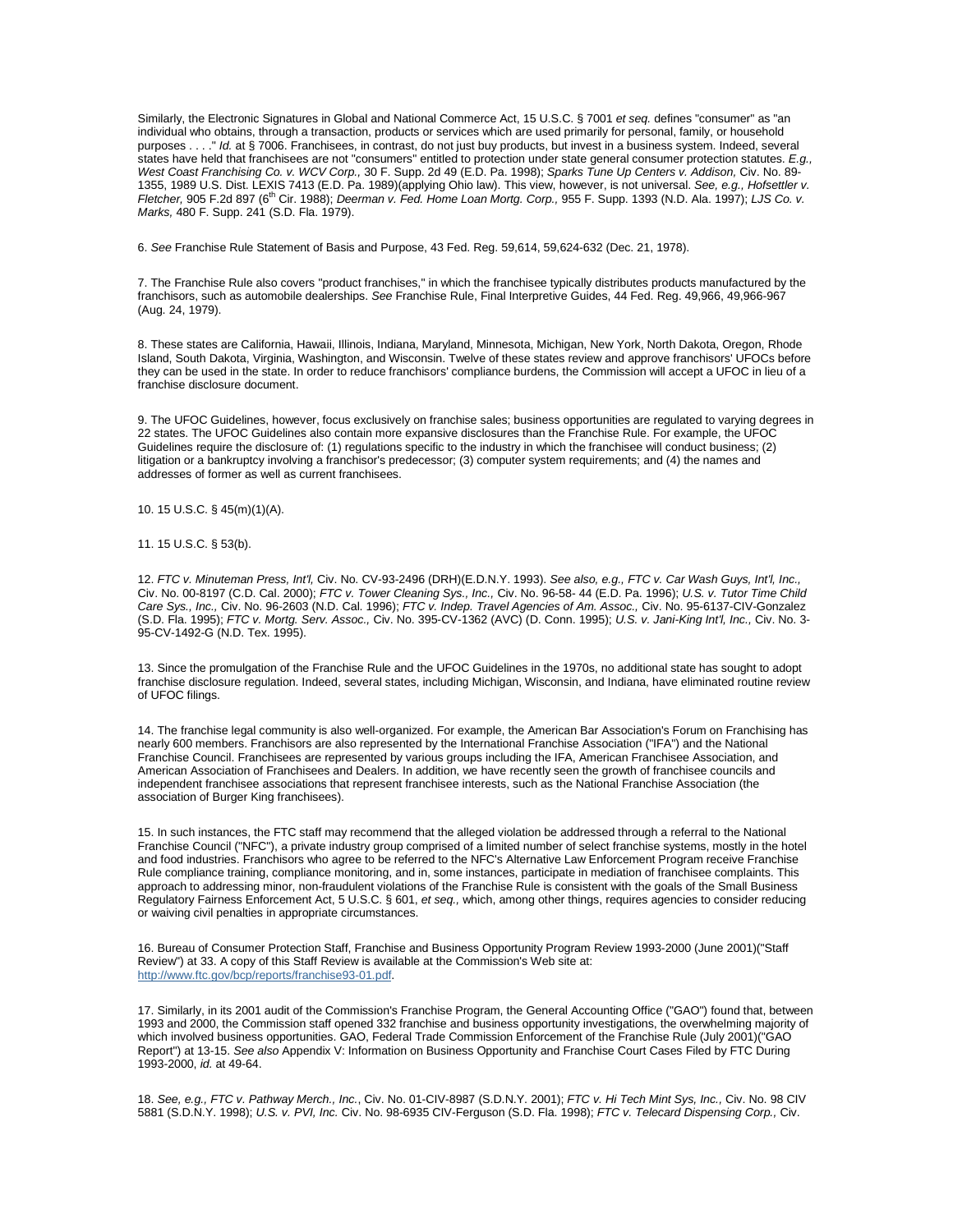No. 98-7058-CIV (S.D. Fla. 1998); *FTC v. Hi Tech Mint Sys., Inc.,* Civ. No. 98-CIV-5881 (N.D.N.Y. 1998); *FTC v. Vendall Mktg. Corp.,* Civ. No. 94-6011-HO (D. Or. 1994); *FTC v. Vendorline, Inc.,* Civ. No. 2:92-cv-129-WCO (N.D. Ga. 1992). *See also* FTC News Release: FTC Announces Operation "Vend Up Broke" (Sept. 3, 1998)(FTC and 10 states announce 40 enforcement actions against fraudulent vending business opportunities).

19. *See, e.g., U.S. v. QX Int'l,* Civ. No. 3:98CV453-D (N.D. Tex. 1998); *FTC v. Carousel of Toys,* Civ. No. 97-8587 CIV-Ungaro-Benages (S.D. Fla. 1997); *FTC v. Urso,* Civ. No. 97-2680 CIV-Ungaro-Benages (S.D. Fla. 1997); *FTC v. Infinity Multimedia, Inc.,*  Civ. No. 96-6671-CIV-Gonzalez (S.D. Fla. 1996); *FTC v. Andrisani*, Civ. No. 93-6511 (S.D. Fla. 1993). *See also* FTC News Release: Display Racks for Trade-Named Toys and Trinkets are the Latest in Business Opportunity Fraud Schemes (Aug. 5, 1997)(FTC and eight states file 18 enforcement actions against sellers of bogus business opportunities that use trademarks of wellknown companies).

20. *See, e.g., FTC v. Advanced Pub. Communications Corp.,* Civ. No. 00-00515 CIV-Ungaro-Benages (S.D. Fla. 2000); *FTC v. Ameritel Payphone Distrib., Inc.,* Civ. No. 00-0514 CV-Gold (S.D. Fla. 2000); *FTC v. ComTel Communications Global Network, Inc.*, Civ. No. 96-3134-CIV-Highsmith (S.D. Fla. 1996); *FTC. v. Intellipay, Inc.*, Civ. No. H92-2325 (S.D. Tex. 1992).

21. *See FTC v. Fax Corp. of Am., Inc.*, Civ. No. 90-983 (D. N.J. 1990).

22. *See FTC v. Hart Mktg Enter.,* Civ. No. 98-222-Civ-T-23E (M.D. Fla. 1998). *See also FTC v. FutureNet, Inc.,* Civ. No. CV-98- 1113 GHK (BQRx) (C.D. Cal. 1998); *FTC v. TouchNet, Inc.*, Civ. No. C98-0176 (W.D. Wash. 1998).

23. *See, e.g., FTC v. Bureau 2000 Int'l, Inc.*, Civ. No. 96-1473-DT-(JR) (C.D. Cal. 1996); *FTC v. Genesis One Corp.*, Civ No. CV-96-1516-MRP(MCX) (C. D. Cal.1996); *FTC v. Innovative Telemedia, Inc.*, Civ. No. 96-8140 CIV-Ferguson (S.D. Fla. 1996).

24. *See, e.g., FTC v. Medicor LLC,* Civ. No. CV01-1896 (CBM) (C.D. Cal. 2001); *FTC v. Vaughn William, III*, Civ. No. 00-01083 (C.D. Cal. 2000); *FTC v. Data Med. Capital, Inc.,* Civ. No. SACV991266 AHS (C.D. Cal. 1999); *FTC v. Nat'l Consulting Group, Inc.,*  Civ. No. 98 C 0144 (N.D. Ill. 1998); *FTC v. Marquette, Inc.,* Civ. No. 1:95-CV-1749-RLV (N.D. Ga. 1997); *U.S. v. Island Automated Med. Serv., Inc.*, Civ. No. 95-1110-CV-T-17(A) (M.D. Ga. 1995).

25. Staff Review at 37-39.

26. *Id.* at 4-9.

27. *Id.* at 17 (Chart C.5). The level of actual injury is probably much greater. Our review found that 727 business opportunity purchasers did not disclose how much they believed was lost through their investment. *See Id.* (Chart C.6).

28. In addition to law enforcement, the Commission has engaged in numerous consumer educational efforts to spread the word about business opportunity and related frauds. For example, the Commission's Office of Consumer and Business Education ("OCBE") has generated nearly 20 brochures and alerts on various business opportunities and related schemes (multi-level marketing, pyramids, work-at-home schemes). In fiscal year 2000 alone, OCBE distributed 169,120 printed copies of these materials and received 374,787 hits on its online versions. Staff Review at 61.

29. The Franchise Rule (as well as the UFOC Guidelines) addresses each of these issues through pre-sale disclosure. *See* 16 C.F.R. § 436.1(a)(13)(territorial protections); § 436.1(a)(10)(required suppliers); § 436.1(a)(11)(revenue received by franchisor from required suppliers); § 436.1(a)(15)(renewal and termination conditions).

30. GAO Report at 5.

31. *See Id.* at 22.

32. *See* Bond's Franchise Guide (1998 ed.) at 9, 25 (estimating there are 2,500 American and Canadian franchisors).

33. The complaint data noted above do not necessarily represent an exact accounting of all correspondence that was submitted to the Commission during the relevant time period. As noted in the Staff Review, complaint data prior to 1997, especially telephone calls, were not routinely captured in a centralized database. This changed in 1997, when the Commission created the Consumer Response Center, which standardized Commission complaint handling. For these reasons, data submitted to the Commission after 1996 is the most complete. Nonetheless, the CIS data analyzed in the Staff Review are the single best source of complaint information available to the Commission both before and after 1997. *See* Staff Review at 4.

34. It is possible that franchisees may have complained to state agencies. However, as noted below, the GAO found that the states contacted during its audit did not have readily available and statistically reliable data on the extent and nature of franchise relationship problems. Also, to the extent that states contribute data to the Commission's Consumer Sentinel database, franchisee complaint information to the states would have been included in the complaint data analyzed by the Commission's staff.